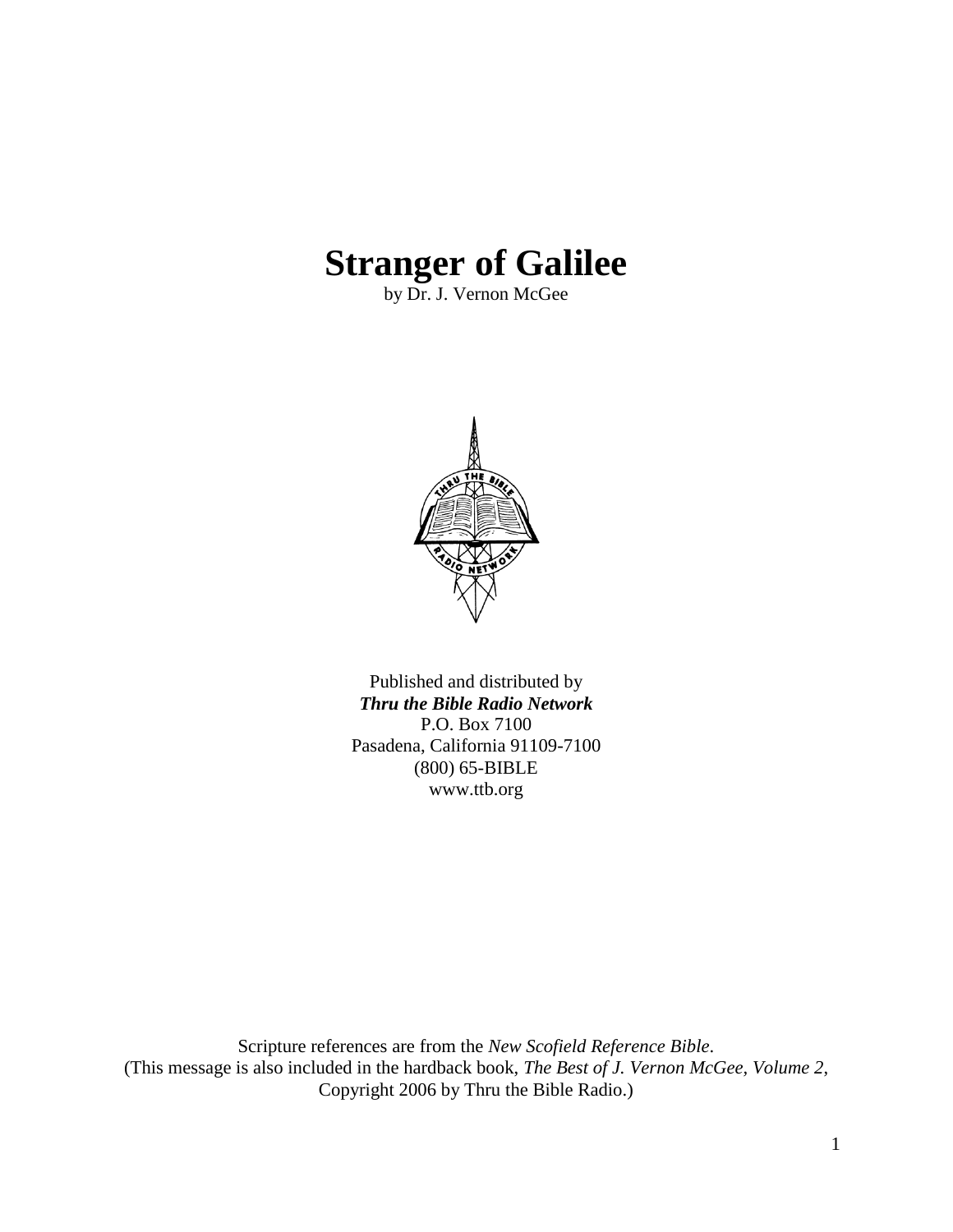Mistaken identity has been the plot source for writers of both comedy and tragedy over the centuries. Shakespeare wrote several comedies using this as his source – for example, his *Comedy of Errors*. And Dickens used mistaken identity as a source for tragedy in his *A Tale of Two Cities*. It is the basis of *The Count of Monte Cristo*, and continues to be used in many dramatic productions today. But how much more tragic the situation becomes when it moves out of the storybook world of myth and comes into real life!

I read some time ago of a mother who had not seen her daughter for seventeen years. Both of them were among the misplaced persons after the war in Europe, and the daughter had been taken from the arms of her mother when she was a baby. When the girl was eighteen or nineteen years of age, the mother heard that she was coming to this country. That mother was so anxious to see her daughter that she spent all the savings she had to get from Chicago to New York City so that she could be there when the ship docked. But when the girl came down the gangplank, the mother didn"t recognize her. She went right by her daughter, almost touched her sleeve, and so they became separated again. That was tragic indeed! Newspaper reporters became interested, but it was not until both got to Chicago that mother and daughter were able to be reunited.

May I say, mistaken identity can cause great tragedies. But the greatest tragedy of the ages is expressed in eleven words found in the Gospel of John:

#### *He came unto his own, and his own received him not.* (John 1:11)

John the Baptist elaborated on that a little farther on:

# *John answered them, saying, I baptize with water; but there standeth one among you, whom ye know not.* (John 1:26)

How tragic to have one that's so important to know  $-$  so important that it's life eternal to know Him – *in your midst* and not recognize Him! Our Lord, at the conclusion of His ministry, almost wails when He says, "Because thou knewest not the time of thy visitation" (Luke 19:44). And later on, Paul could write:

*But their minds were blinded; for until this day remaineth the same veil untaken away in the reading of the old testament; which veil is done away in Christ. But even unto this day, when Moses is read, the veil is upon their heart.* (2 Corinthians 3:14, 15)

What a tragedy it is to have the Son of God Himself right before you, and then to have an impenetrable curtain let down so that you do not know Him at all.

Zechariah is the prophet who emphasized the fact that when our Lord came the first time He would not be recognized. He is also the prophet who emphasized that when the Lord comes the second time He *will* be recognized. In fact, it's Zechariah who by inference said that when He comes the second time, the remnant of Jewish people will know Him. However, they will not know Him by the prints of the nails in His hands, but they will wonder about those nail prints and ask, "Where did You get those?" What an amazing thing it will be in that day! It is Zechariah who tells us they not only will express amazement, but they are also going to mourn when they see the Lord Jesus at the Second Coming.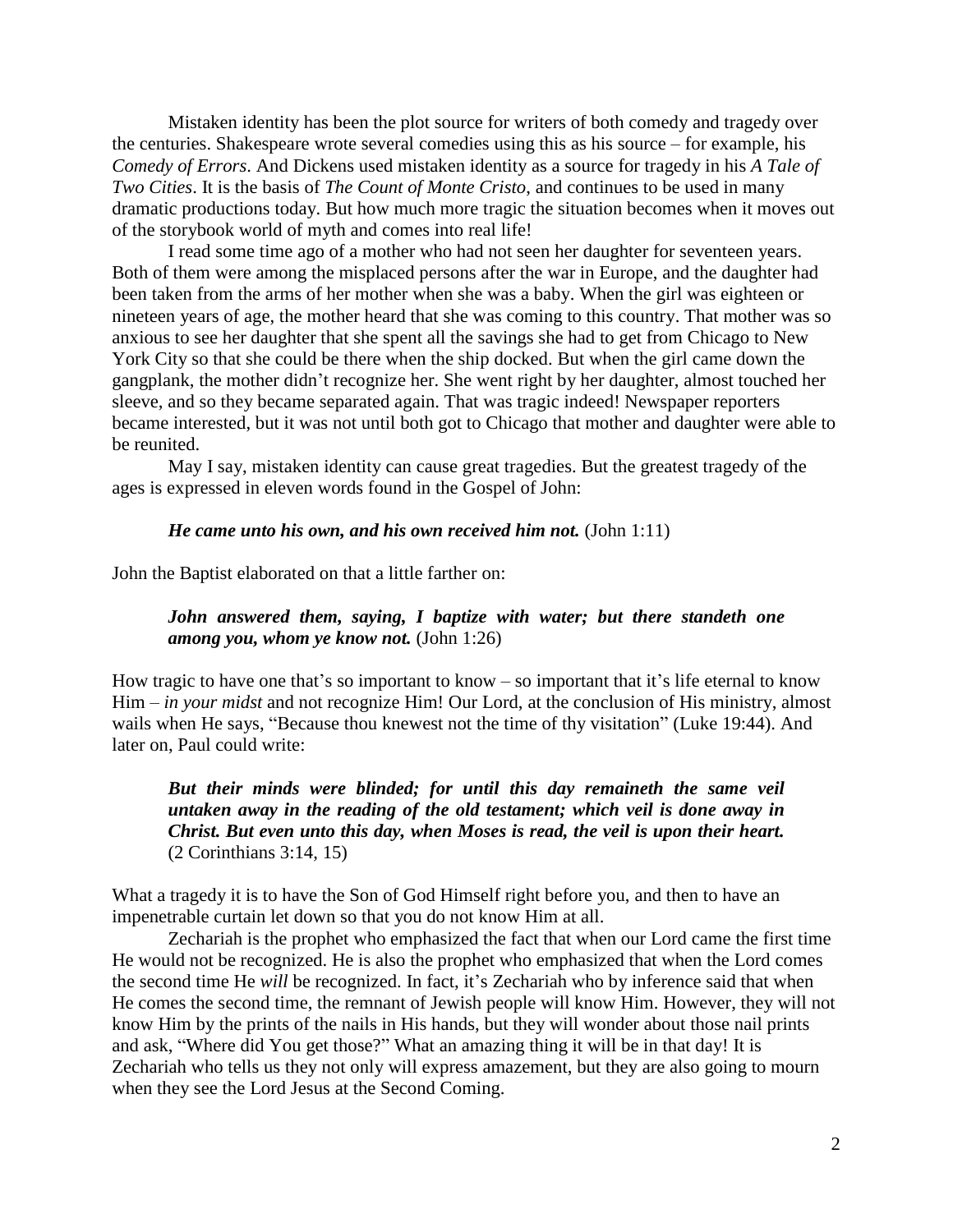So Zechariah sets before us the fact that *redemption* is the high word at the first coming of Christ and that *revelation* is the high word at the Second Coming. He says that at the first coming of Christ the emphasis is on *reconciliation*; at the Second Coming the emphasis is on *recognition*. At the first coming of Christ it's the *incarnation* which is in the foreground; at the Second Coming it is *identification*. At the first coming it's the *mystery*; at the Second Coming it"s the *manifestation*. In the first coming there was *propitiation* for our sins; in His second coming there will be the *proclamation* of all that He is.

### **First Advent: Redemption**

Notice if you will this distinction: There was redemption but not revelation at His first coming. It's important to pay attention to this.

*And one shall say unto him, What are these wounds in thine hands? Then he shall answer, Those with which I was wounded in the house of my friends. Awake, O sword, against my shepherd, and against the man who is my fellow, saith the LORD of hosts; smite the shepherd, and the sheep shall be scattered; and I will turn mine hand upon the little ones.* (Zechariah 13:6, 7)

Now there are those today who discount Zechariah 13:6 as being a reference to the first coming of Christ. In fact, they say that it does not refer to Him at all. The "higher" critics in the school of unbelief were the first ones, of course, to call attention to this.

There is a higher criticism that is very valuable in the study of the Bible. But some unbelievers have been in the vanguard and have not only led but pushed the importance of higher criticism. Unfortunately, some theologically sound men have followed these critics. We live in a day when there is an overweening desire to appear as a scholar. Someone has said that a thesis today for a doctoral degree is compiled from research done in a great many books that nobody reads and put in a new book, which nobody will read. If you are able to do that sort of thing you are labeled a scholar. Dwight D. Eisenhower put it this way: "An intellectual is a man who takes more words than necessary to tell more than he knows."

May I say to you, I sincerely believe with all my heart that verses six and seven of Zechariah 13 belong together and that they definitely refer to the Lord Jesus Christ. And when this question is asked – and it will be asked of Him at His second advent — "What are these wounds in thine hands?" He'll answer, "Those with which I was wounded in the house of my friends." I can"t believe that would refer to false prophets and prophets of Baal, especially when I find other Scripture like the glorious Psalm 22, which sets forth the crucifixion of our Lord. This psalm gives a clearer picture of Christ"s crucifixion than is found even in the Gospel records. Christ Himself is speaking, and you see what goes on in His heart when He says, "For dogs have compassed me; the assembly of the wicked have enclosed me; they pierced my hands and my feet" (Psalm 22:16). That, my friend, is certainly a picture of the crucifixion of Christ, and it's a prophecy of Him.

And so here in Zechariah 13 He is asked the question, "These wounds in Your hands, what are they?" The answer is twofold. First, "These are what I received in the house of my friends." Will you notice that for just a moment. "Wounded *in the house* of those who loved Me" is a better translation. He doesn"t say – and the language is very exact – "*by* those who loved Me," because when He was crucified those who loved Him did not drive nails in His hands – it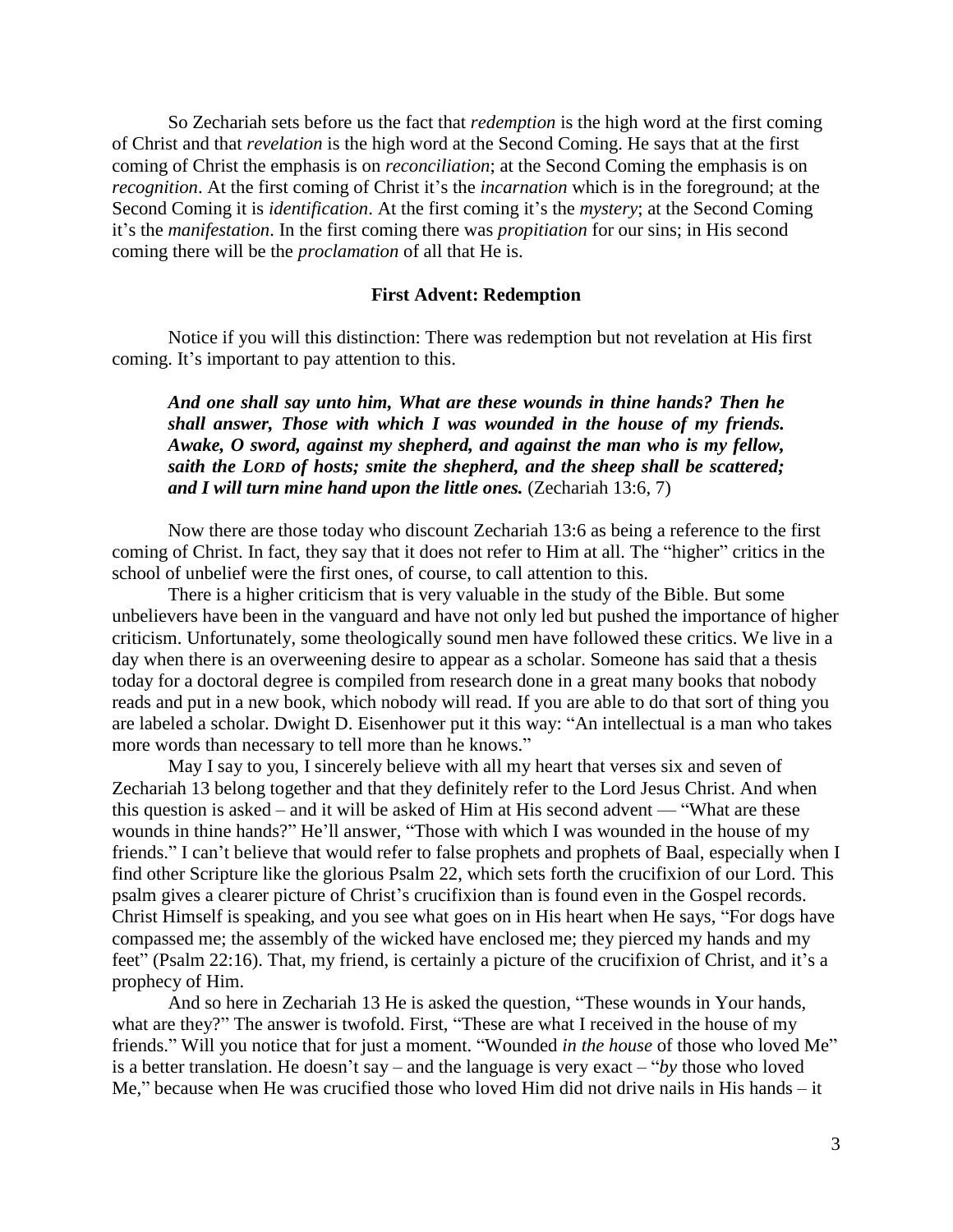was those who hated Him who did that. Our Lord said, "They hated me without a cause" (John 15:25). Those who were beneath His cross – Roman soldiers, religious rulers, and the mob crying for blood – hated Him. When He says that He received those wounds in the house of those who loved Him, He was referring to the house of Israel, the house that began with Abraham.

It was Abraham who loved Him. Our Lord Jesus said, "Your father, Abraham, rejoiced to see my day" (John 8:56). And David, to whom the prophet Nathan brought God's message that He was going to bless his house, said as an old man, "God took note of me and said He would send one in my line whose kingdom He would establish forever!" (See Psalm 89.) It was David"s one hope that the one who was to come in his line would be the Messiah. It"s little wonder that the New Testament opens with: "The book of the genealogy of Jesus Christ, the son of David, the son of Abraham" (Matthew 1:1). David and Abraham loved Him, so our Lord at His second coming will say, "These are wounds I received in the *house* of my friends."

However, He hasn't really answered their question. He merely has said that the wounds were received in the house of His friends. But their question is, "*What are* these wounds in your hands?" He hasn't answered that in verse six, which is the reason, my friend, that verses six and seven must go together. Their question is answered in the seventh verse. Now this is God the Father speaking:

## *Awake, O sword, against my shepherd, and against the man who is my fellow, saith the LORD of hosts; smite the shepherd, and the sheep shall be scattered; and I will turn mine hand upon the little ones.* (Zechariah 13:7)

In other words, it is the Father now who comes forward and says, "Did you want to know about those wounds in His hands? I"ll tell you about them: "Awake, O sword, against my shepherd, and against the man who is my fellow.""

The sword is used here as a symbol. Obviously, our Lord was not killed with a sword; He died on a cross. There are many references in the Scriptures about the sword being a symbol of justice and of death. God again and again said, "I will send the *sword* upon My people" (see Jeremiah 24:10 and 49:37). What does He mean? He means that He will send a judgment of death. God is speaking of our Lord"s death, and He says to the sword of justice and judgment, "Awake!" Going back to that glorious psalm which speaks of His death, our Lord cries out from the cross, "Deliver my soul from the sword…" (Psalm 22:20). What did He mean by that? He is dying on the *cross*, which means that He is dying a judgment death. Why? He's being made sin for us! The one "who knew no sin" is bearing the penalty of sin and is dying a judgment death (2 Corinthians 5:21). Jesus said, "I am the good shepherd; the good shepherd giveth his life for the sheep" (John 10:11). I say this reverently – the sword of God's judgment against my sin is sheathed today in the breast of Christ! It will never be lifted against me, and it will never be lifted against you if you have trusted Him, for it is sheathed in His heart. "Awake, O sword, against my shepherd."

Now I begin to draw near to the Garden of Gethsemane. As I come near it, I hear Him say, "The cup which my Father hath given me, shall I not drink it?" (John 18:11). Now I understand when He says in Matthew 26:39, "Let this cup pass," that it is the cup of judgment. But He accepts it – "Not my will, but thine, be done" (Luke 22:42). God "spared not his own Son" but literally gave Him up freely for us all (Romans 8:32). What a glorious picture we have there!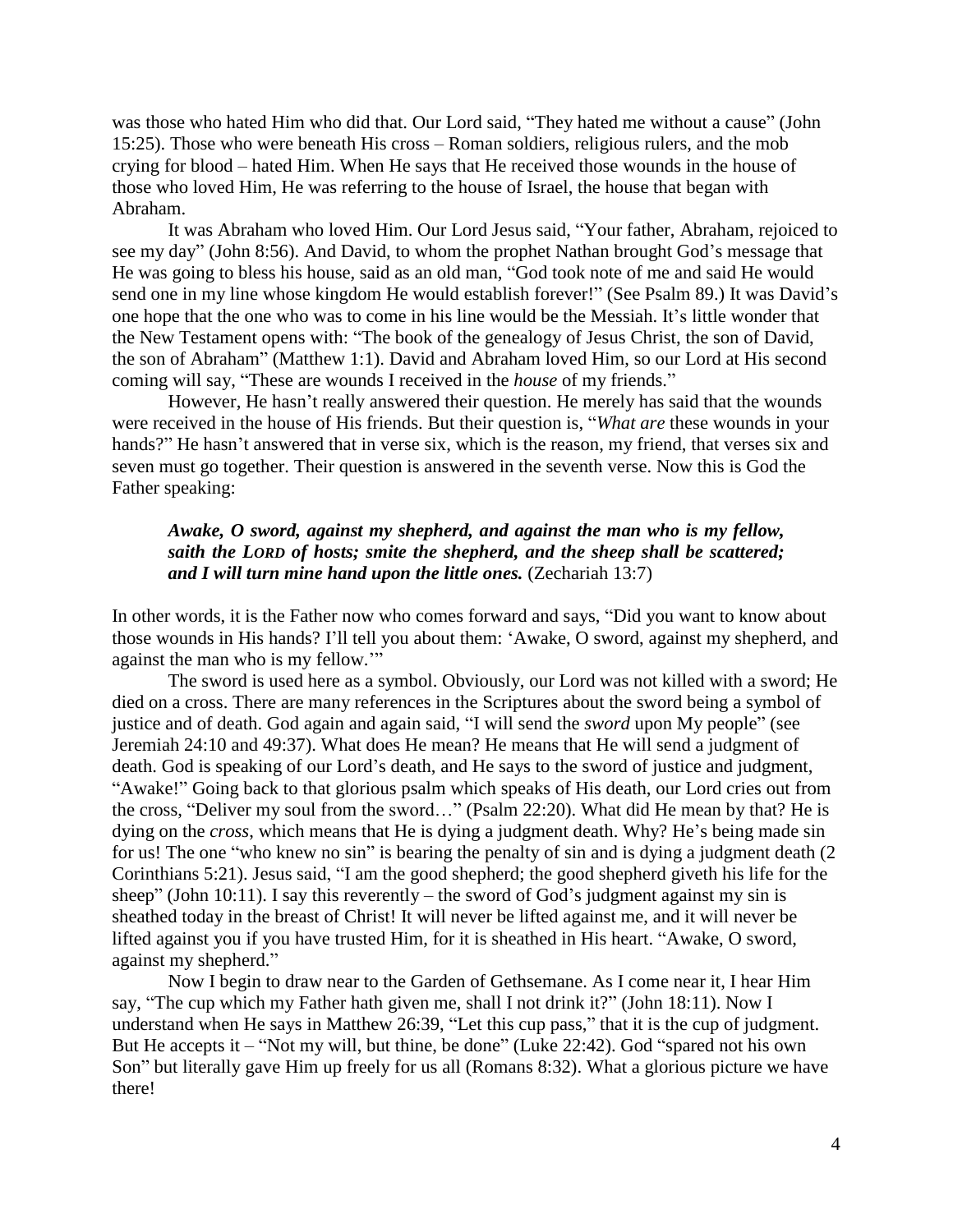Our Lord Jesus, quoting Zechariah, used this very verse during His last evening with His disciples. At supper He had broken the bread saying, "This is my body which is given for you" and "This cup is the new covenant in my blood, which is shed for you." Then, when they had sung a hymn, they went out to the Mount of Olives. (See Luke 22:19, 20, 39.)

## *Then saith Jesus unto them, All ye shall be offended because of me this night; for it is written, I will smite the shepherd, and the sheep of the flock shall be scattered abroad.* (Matthew 26:31)

The sword of God"s judgment has been awakened. "Yet it pleased the LORD to bruise him; he hath put him to grief" (Isaiah 53:10). When God's judgment fell upon sin, it didn't fall on me – it fell on Him. He is my substitute. He died a substitutionary death for you and me. That is the badge today of the Father"s love; "God so loved the world, that he gave his only begotten Son, that whosoever believeth in him should not perish, but have everlasting life" (John 3:16). That sword is the fraternity pin of the Father's love for us, the sword of justice buried in the heart of Christ.

We hear Peter on the Day of Pentecost giving the all-comprehensive statement of it as he addressed the men of Israel who had delivered up Jesus to death:

# *Him, being delivered by the determinate counsel and foreknowledge of God, ye have taken, and by wicked hands have crucified and slain; whom God hath raised up, having loosed the pains of death, because it was not possible that he should be held by it.* (Acts 2:23, 24)

He is saying, "You did it, but it was the Father who awakened the sword of justice." Sin must be dealt with, and God dealt with the sins of mankind there on the cross. What do those wounds mean in His hands? They mean that you and I will be presented someday without spot and without blemish because He bore the penalty of sin on the cross.

Now will you notice, the prophet says something else, and these are startling, worldshaking statements:

# *…And against the man who is my fellow, saith the LORD of hosts; smite the shepherd, and the sheep shall be scattered; and I will turn my hand upon the little ones.* (Zechariah 13:7)

What a picture we have here! The Father says, "You smite, and the sword will wake up against not only My Shepherd but also against My fellow [His equal]." This tells us, my friend, that when the Lord Jesus Christ came to earth around two thousand years ago, He was equal with God the Father. We were not conceived as Jesus was conceived. We are sinners in need of a Savior. The Lord Jesus Christ was unique; He was God manifest in the flesh. When he was on the cross, God was in Him reconciling the world to Himself. So God the Father could say that Jesus Christ was His equal.

The early church fathers had a much stronger conception of this than we do today. Oh, I wish that all believers could lay hold of these great truths in the way that the early church fathers did. Do you know what they said about Him? Athanasius referred to Christ on the cross as the body of *God*! That's too strong for today's pulpit, but it needs to be said. Tertullian, speaking of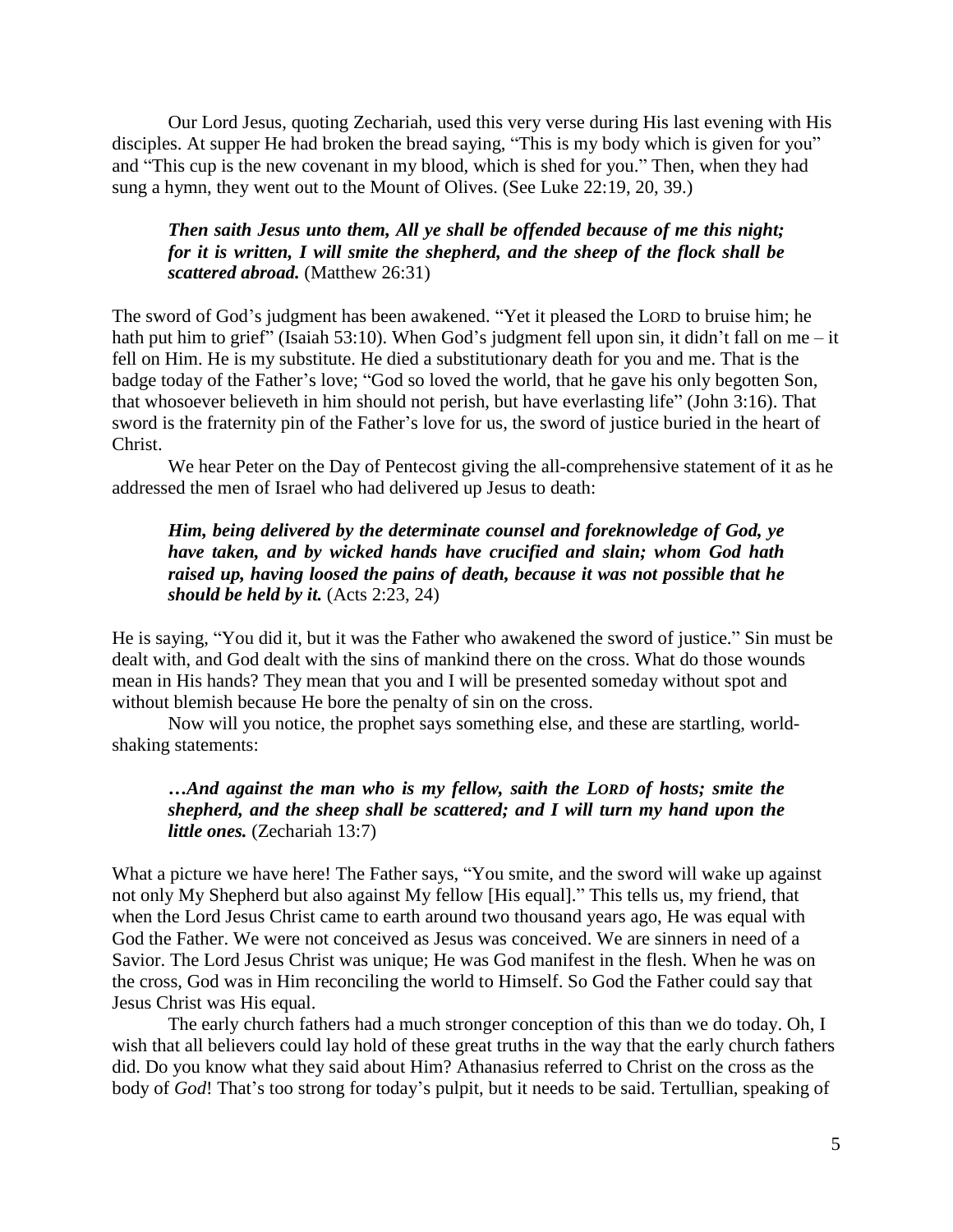the suffering of Christ on the cross, called it "the passion of God" and then said that those who crucified Him are murderers of *God*. Ignatius spoke of "the passion of Christ, my God" and said that man killed God and is therefore guilty of deicide.

Is that too strong for you? I"ll make it stronger. If Jesus Christ came back tomorrow afternoon and walked the streets of this earth as God manifest in the flesh, before the sun went down a mob would gather determined to kill Him. Humanity today, in sin and rebellion against God, would kill God if they could. Satan tried to take His place and dethrone Him. Those in the Garden of Eden and in the world today are attempting to get rid of Him. They try to rule Him out, reject Him, or ignore Him. My friend, Jesus was God! And they hated Him and nailed Him to a cross. But – oh, wonder of wonders – they did not know Him, and yet it was God at that very moment putting His arms around those people and saying, "I love you enough to die for you."

#### **Second Advent: Revelation**

This verse speaks of a day that is coming in the future:

*And I will pour upon the house of David, and upon the inhabitants of Jerusalem, the Spirit of grace and of supplications; and they shall look upon me whom they have pierced, and they shall mourn for him, as one mourneth for his only son, and shall be in bitterness for him, as one that is in bitterness for his firstborn.* (Zechariah 12:10)

"In that day," He says, "I will *pour* upon the house of David, and upon the inhabitants of Jerusalem, the Spirit of grace." You find here at the Second Coming that He uses the figure of pouring in relationship to the Holy Spirit. God has never yet poured out His Spirit as He"s going to do in the future. It was said of the Lord Jesus that God "giveth not the Spirit by measure unto him," meaning He gave to Him His Spirit without measure (John 3:34). He hasn't done so to you, and He hasn"t done so to me. You and I would not be able to contain Him. We"re told to be filled with the Spirit. Even if we were filled, we wouldn"t hold very much. As a little girl prayed, "Lord, fill me with your Spirit. I can"t hold very much, but I can run over a whole lot." That"s what we need today – the flowing of the Holy Spirit through our hearts and our lives. In that future day God says, "I will *pour* upon the house of David." It's the same picture in Joel:

*And it shall come to pass afterward* [that is, in the last days]*, that I will pour out my Spirit upon all flesh* [that has never yet taken place]*; and your sons and your daughters shall prophesy, your old men shall dream dreams, your young men shall see visions; and, also, upon the servants and upon the handmaids in those days will I pour out my Spirit.* (Joel 2:28, 29)

In this day in which we are living, as in every other age, we are as blind to Him as the people were when He came the first time. You and I can never recognize the Lord Jesus unless the Spirit of grace opens our eyes. In Romans 5:5, Paul mentions those things that come to us because we are justified by faith. Among them is hope:

*And hope maketh not ashamed, because the love of God is shed abroad in our hearts by the Holy Spirit who is given unto us.*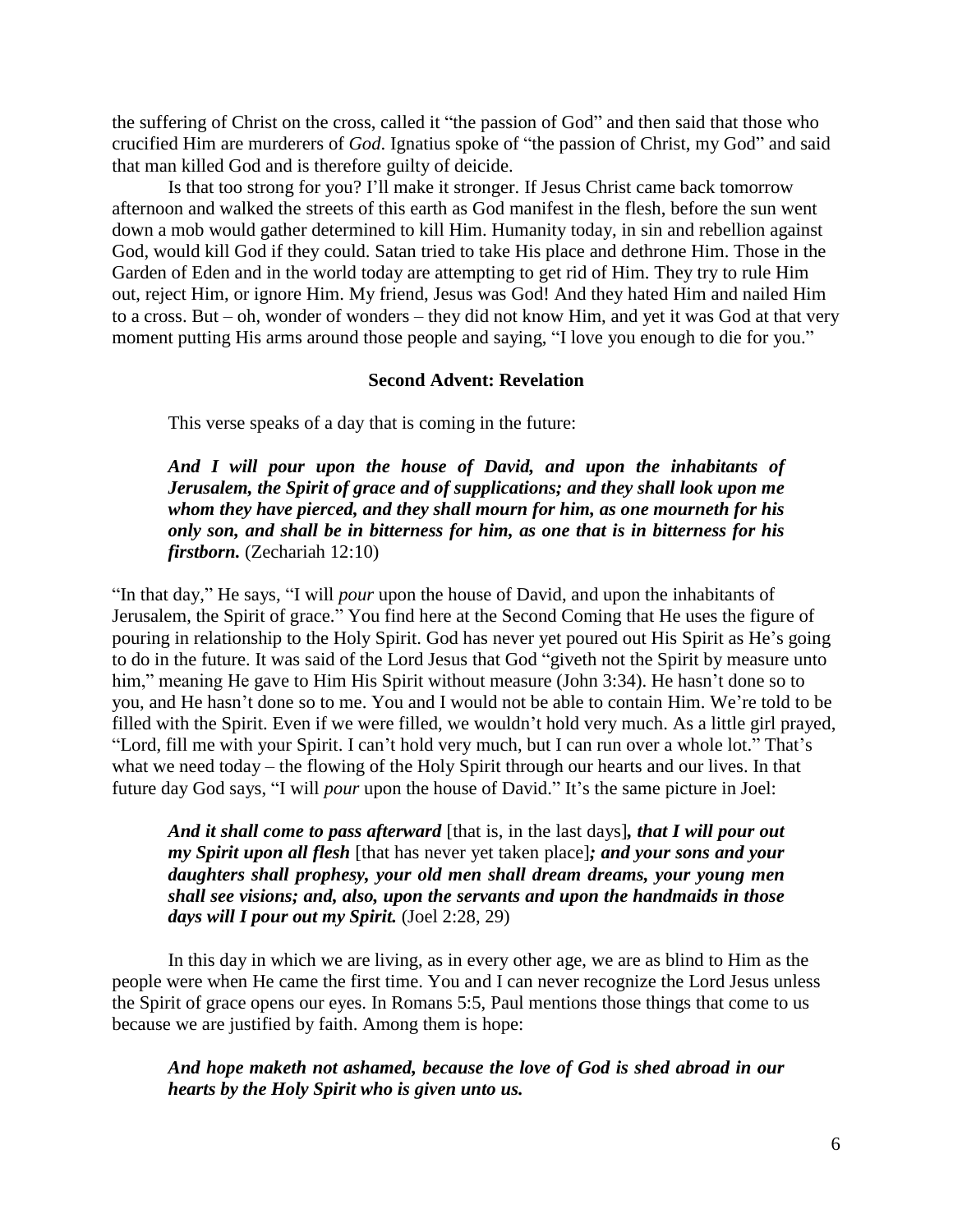You and I can never love God or have that love manifested through us except by the Holy Spirit. That is the work of God"s Spirit alone, and it can come to us only through His grace and mercy.

When they crucified our Lord, there were beneath that cross men who hated Him. They cursed Him, and those religious rulers shot out the lip at Him. I"m confident that standing among them that day was a young Pharisee by the name of Saul of Tarsus, later called Paul. He was in Jerusalem, and I"m sure he would never have stayed home when his archenemy, the one he hated above everyone else, was being crucified. But even he obtained mercy. When Paul was an old man, he wrote to a young preacher, Timothy:

*And I thank Christ Jesus, our Lord, who hath enabled me, in that he counted me faithful, putting me into the ministry, who was before a blasphemer, and a persecuter, and injurious; but I obtained mercy, because I did it ignorantly in unbelief.* (1 Timothy 1:12, 13)

Saul of Tarsus wrote of a veil that had been on his eyes. There at the cross he hated Christ. He persecuted Him, blasphemed Him, and was the chief of sinners (see 1 Timothy 1:15)! Why was he so blinded? Because he knew from Zechariah"s prophecy that there is a day coming when our Lord will come in power and great glory.

At Christ"s first advent, many – including Paul – did not recognize Him, but when our Lord comes back the next time, these people who didn't know Him will say, "What mean these wounds in your hands?" He will respond, "I received them in the house of my friends." And the Father will say, "He"s My fellow, My equal. You kill the Shepherd, and the sheep will be scattered. But even then, I'm going to pick up the little lambs so they will not get lost."

When Jesus Christ returns to set up His kingdom on earth, He will say:

*And I will pour upon the house of David, and upon the inhabitants of Jerusalem, the Spirit of grace and of supplications; and they shall look upon me whom they have pierced, and they shall mourn for him, as one mourneth for his only son, and shall be in bitterness for him, as one that is in bitterness for his firstborn.* (Zechariah 12:10)

### **Light for the Blind**

Over the eyes of these people a veil hung. Paul says that blindness, in part, had happened to Israel. Do you think that the Gentile is not blind? Listen to Paul:

*But if our gospel be hidden it is hidden to them that are lost, in whom the god of this age hath blinded the minds of them who believe not, lest the light of the glorious gospel of Christ, who is the image of God, should shine unto them.* (2 Corinthians 4:3, 4)

My friend, Satan is trying to put that veil down over your eyes, trying to blind you to the person of Christ. Many folk say, "But I don't see Him." Of course, you don't see Him, but it's not because your Savior who died for you is not there. It is because you are blinded.

Allow me to use a familiar illustration. The story is told that years ago in a coal mine in West Virginia there was an explosion way beneath the ground. The rescue team went to work